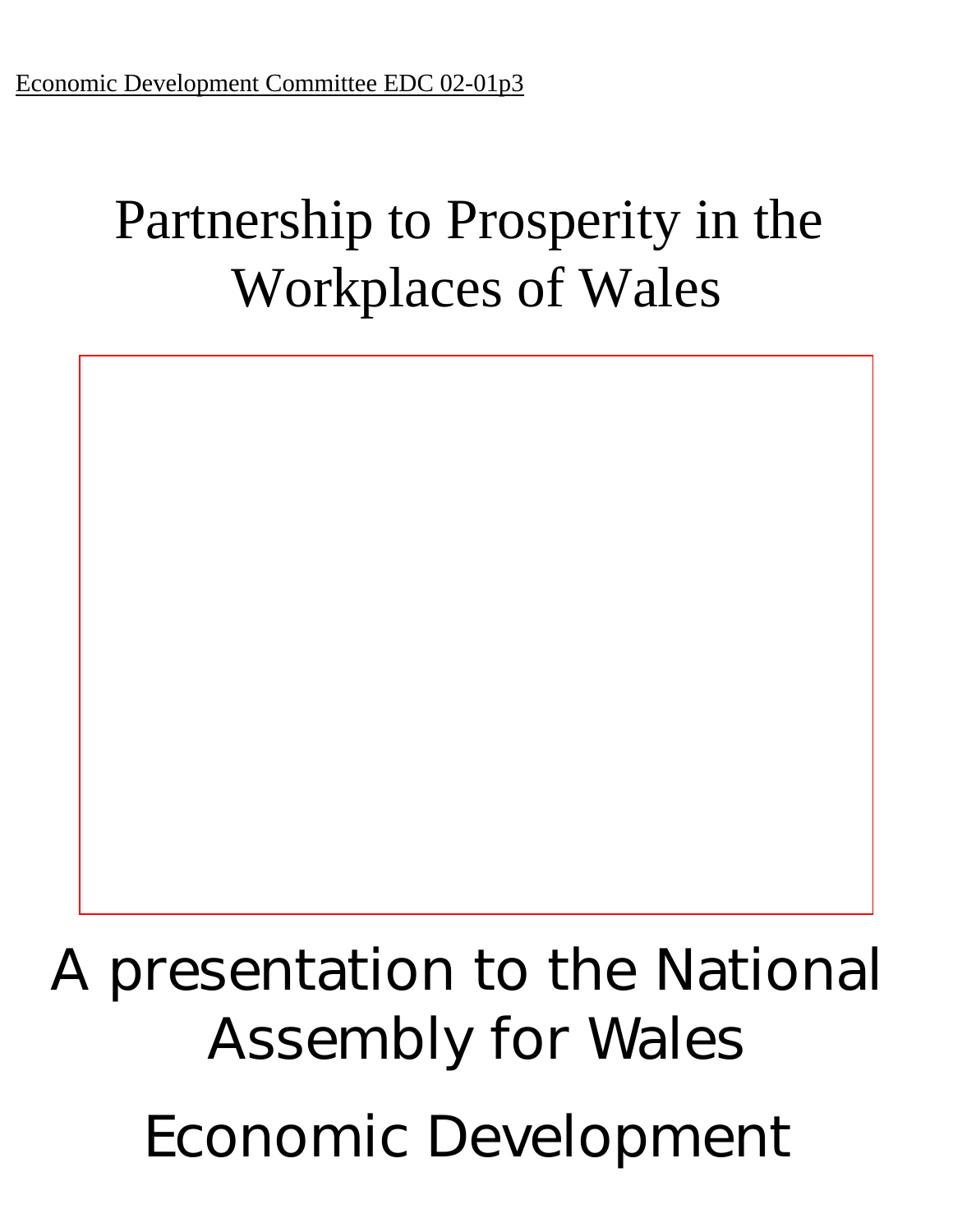# **Committee** 31st January 2001

## **Partnership to Prosperity in the Workplaces of Wales**

The Wales TUC warmly welcomes the establishment of the National Economic Development Strategy by the National Assembly for Wales. We believe that this strategy will go a long way towards bringing the new prosperity to Wales that we all aspire to. The strategy is however deficient in that it fails to properly recognise partnership in delivering success for both business, enterprise and the economy more generally. Encouraging and establishing a partnership approach in the workplace is an essential catalyst to developing a high skilled and high value-adding workforce since it is through the partnership approach that the skills of the workforce can be fully realised and committed.

The National Assembly for Wales must therefore take the lead in promoting workplace partnership as a major contributor to economic success and can make an important start in this regard by promoting partnership in the National Economic Development Strategy.

Businesses that work in partnership with trade unions are likely to be more productive, more profitable and more innovative than companies that have poor or non-existent relationships with unions. As Europe, and more and more companies closer to home show, partnership really is the pathway to prosperity in the workplace.

Partnership is not a soft option, for either employer or union. It cannot save a fading business or one whose trading base is fatally flawed. However, the engagement of the workforce can and does make more business sense than the command and control approach to management, which is so often the alternative.

#### Why encourage partnership?

The recently published TUC report "Winning at Work" shows that working in partnership not only makes sound business sense for firms, but also leads to greater job satisfaction and better working conditions for employees. The report reveals that partnership organisations are 34% more likely to enjoy a financial performance that is a lot better than average, and 24% more likely to experience higher labour productivity growth than non-partnership organisations.

The productivity leaders of the industrialised world are partnership economies, where social partners at both workplace and national level have been seriously addressing the productivity and competitive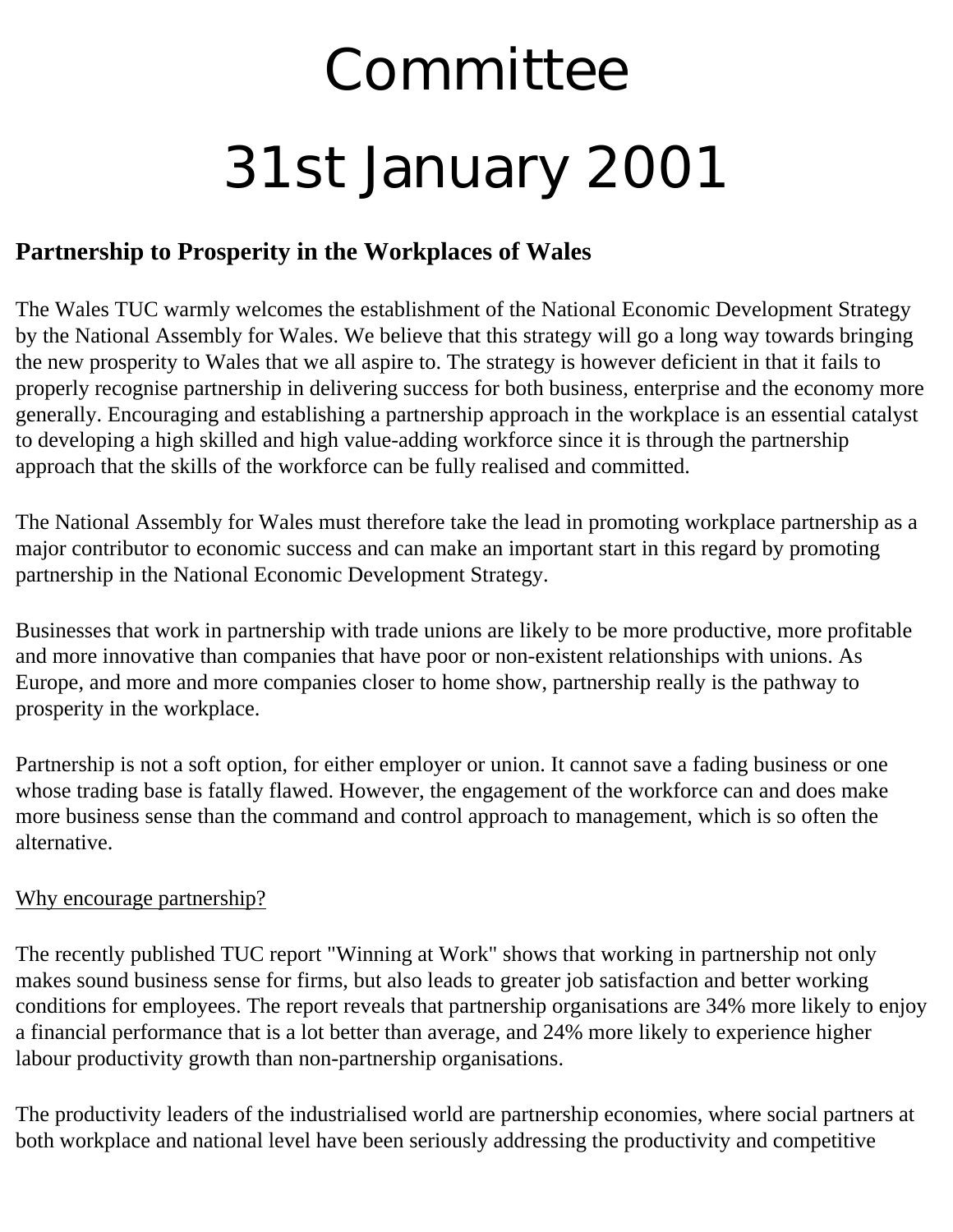agenda. It is the economies like the Netherlands, Belgium, France and Germany, that have developed rights to information and consultation, that also top the international productivity league.

| Index $US=100$ | Workplace productivity |
|----------------|------------------------|
| Belgium        | 112                    |
| Italy          | 103                    |
| Netherlands    | 101                    |
| France         | 101                    |
| West Germany   | 100                    |
| US             | 100                    |
| UK             | 84                     |

A high level task group appointed by the European Commission on the economic and social implications of industrial change, chaired by former Volvo chairman Pehr Gyllenhammar, says "top performing enterprises have a good social dialogue with their employees because motivated people are the vital components for commercial success. Regular, transparent, comprehensive dialogue creates trust". Put simply, partnership is no burden on business but the secret to success.

### Demonstrating partnership works

Over the past three years, the TUC has analysed successful partnership arrangements. We have looked at partnership agreements with Tesco (which now employs more trade union members than any other private sector employer), at National Power, at 3M and Legal and General to name just a few. We have identified 6 keys principles.

The first is a shared commitment to the success of the enterprise. This might seem obvious, but it cannot be taken for granted. Do firms explain in clear and simple terms just what their work or business is about? Are they confident that their employees could articulate, let alone identify with those goals? Unless business can create that basic shared understanding, there is every chance that relationships will slip backwards.

Second, there has to be recognition of legitimate interests. Just because there is more that unites employers and employees than divides them, it does not mean their interests are synonymous. But so long as they recognise each other's interests and seek to reconcile them with our own, there is a foundation on which to build. For instance, we know that both wages and profits cannot be maximised,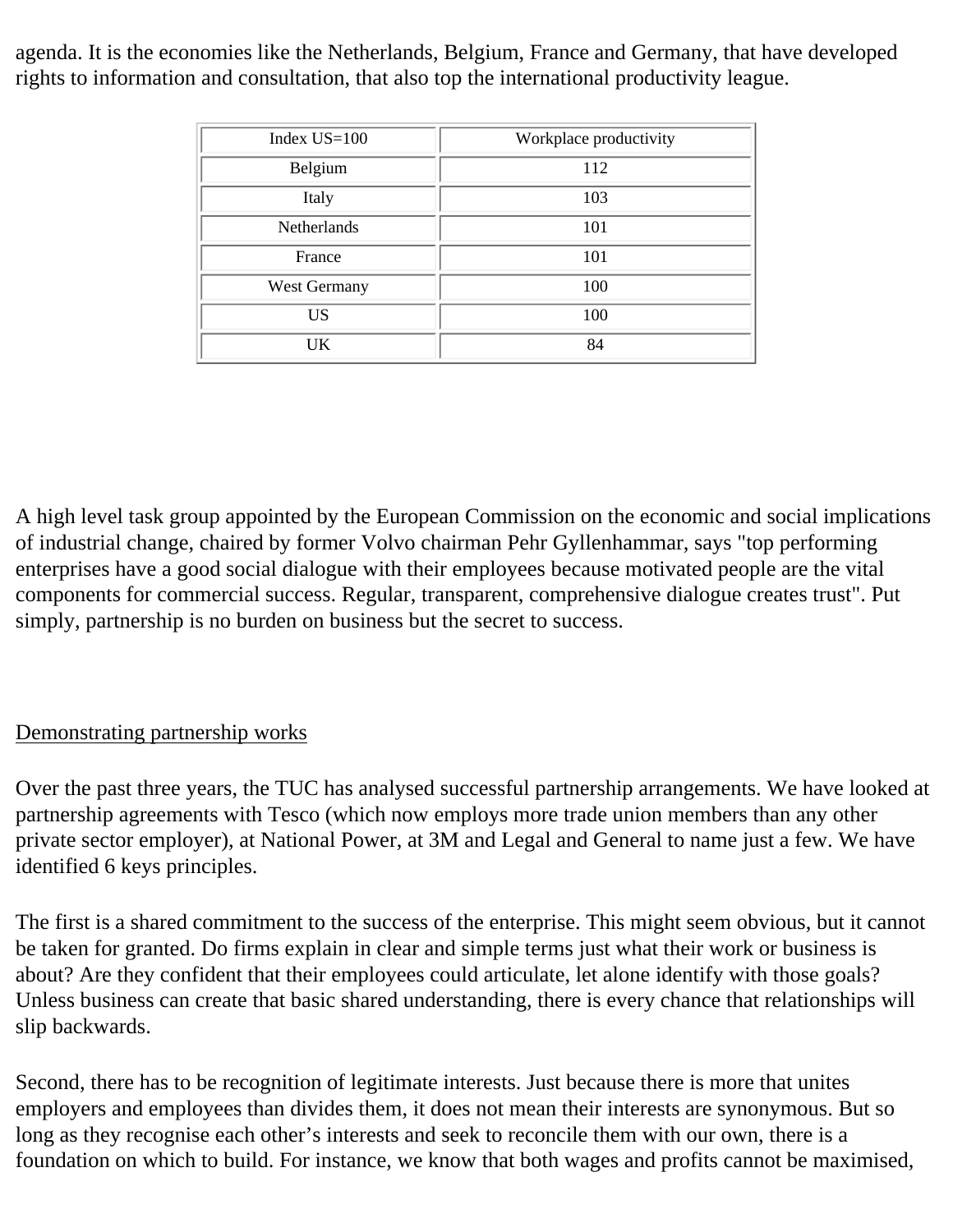but employers and employees can each acknowledge the need for a fair balance between the two. Within this environment, a compromise is reachable that all can accept as fair.

Thirdly, to create a real spirit of partnership - we found it essential to have a commitment to employment security. We all know and accept that employment levels in any enterprise can fall as well as rise. But we cannot expect people to commit themselves wholeheartedly to an organisation without any reciprocal commitment. Genuine partnership requires a trade off between employee flexibility and security of employment. No employer could ever realistically guarantee that there would never be compulsory redundancies, but they can and should make it clear that this would be the last resort, and not the first response to a crisis.

Our fourth principle puts the focus on the quality of working life. People do need to feel that they have a higher quality of working life, not least through the provision of training opportunities to raise their own skills and thus of course the talent pool available to the enterprise.

The fifth principle is transparency. If partnership is to be meaningful it must be based on a real sharing of hard information when plans are at the "glint in the eye" stage. For employers, this means being prepared to consider a variety of options. For a union, it means a commitment to preserve commercial confidentiality alongside a process of openness with their own members.

Finally - in any partnership each partner must be seen to add value. The process must free up latent talents in the workforce. It must enhance skills. And it must help solve the problems that inevitably arise in an innovative organisation.

#### Walking the pathway

During the 1980's, the then Welsh Office differentiated Wales from other parts of the UK by emphasising the role of trade unions in securing good industrial relations and thus delivering a stable base on which profitable enterprises could flourish.

With partnership being **the** key to the success of our major competitors, there is a need for the National Assembly for Wales to reaffirm and major on the fact that partnership in the workplace is **the** key to success that must be at the heart of economic development in Wales. This would be especially so when dealing with both new inward and indigenous investors.

To reap the full advantages of the partnership approach, to innovate and not die, to engage the workforce more fully, we need to raise our sights. The National Assembly for Wales can give primary focus and the encouragement required to put Wales alongside our European competitors.

There is some confusion however as to how minded the National Assembly for Wales is towards